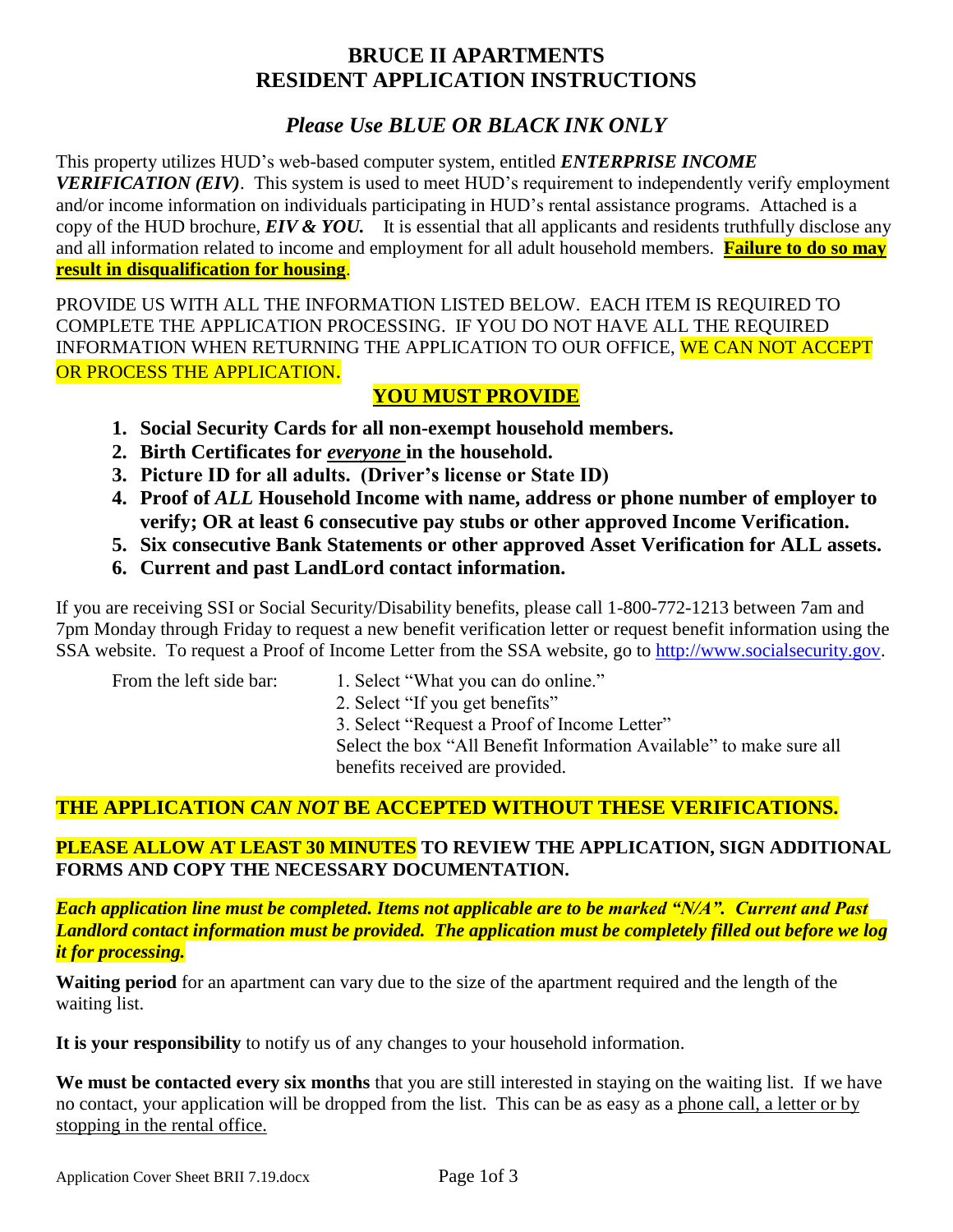#### **BRUCE II APARTMENTS**

#### *APPLICATION ASSISTANCE AND INFORMATION SHEET*

IF YOU ARE HANDICAPPED OR DISABLED, OR HAVE DIFFICULTY COMPLETING THIS APPLICATION, PLEASE ADVISE US OF YOUR NEEDS WHEN YOU RECEIVE THE APPLICATION OR CALL US TO SCHEDULE ASSISTANCE.

OUR PHONE NUMBER IS (606) 325-1102. OFFICE HOURS ARE 8AM TO 5PM, MONDAY THROUGH FRIDAY.

THE HEARING IMPAIRED USING A TDD DEVICE MAY REACH OUR TDD RELAY SERVICE BY DIALING 711 WITHIN THE STATE OF KENTUCKY, DURING THE SAME OFFICE HOURS.

#### APPROPRIATE ASSISTANCE WILL BE PROVIDED IN A CONFIDENTIAL MANNER.

This property is managed by Cardinal Management, Ltd. All Cardinal Management, Ltd. properties are fully committed to Equal Housing Opportunity. As a provider of multi-family rental housing, we will not discriminate in any activity relating to applicants or the rental of dwelling units or in the provision of services or facilities on the basis of race, color, religion, creed, national origin, sex, age, familial status, disability, sexual orientation or gender identity. In addition, we have a legal obligation to provide "reasonable accommodations" to applicants if they or any family members have a disability or handicap.

Compliance actions may include reasonable accommodations. A reasonable accommodation is a change in policy or procedure, to accommodate an applicant or resident with disabilities, or an alteration to the physical characteristics of a dwelling unit or common areas to allow any member of an applicant or resident family accessibility which does not constitute either undue financial or administrative burdens, or a fundamental alteration of the housing program.

The housing provider is not required to provide individually-prescribed or personal items such as hearing aids, eyeglasses, wheelchair, service animals, reading machines, telecommunications equipment in the resident's unit, or a personal reader or interpreter.

#### The Applicant Screening Policy:

All applicants for assisted housing will be screened according to the criteria set forth below. These criteria, which are based on those set forth in the HUD Regulations, relate to the individual behavior of each applicant household:

- 1. Past performance in meeting financial obligations, especially rent;
- 2. A record of disturbance of neighbors, destruction of property, or living or housekeeping habits at prior residences which may adversely affect the health, safety or welfare of other residents, or cause damage to the unit or development;
- 3. Involvement in criminal activity on the part of any applicant family member which would adversely affect the health, safety or welfare of other residents;
- 4. A record of eviction from housing or termination from residential programs;
- 5. An applicant's ability and willingness to comply with the terms of the Property's lease;
- 6. An applicant's misrepresentation of any information related to eligibility, award of PRIORITY for admission, allowances, family composition or rent.

For a complete discussion on the methods by which every applicant's performance relating to each of these criteria and how they will be checked, please refer to the property's TENANT SELECTION PLAN. A complete copy of the TENANT SELECTION PLAN is available from the property, upon request.

#### General Principles of Screening:

The Property will be the final judge of what constitutes adequate and credible documentation. If staff have doubts about the honesty or reliability of information received, they may pursue alternative methods, such as home visits, etc., until they are satisfied that their documentation is the best available. This is because landlords have a relationship with applicants that is more similar to that which a management agent has with its residents than do other housing providers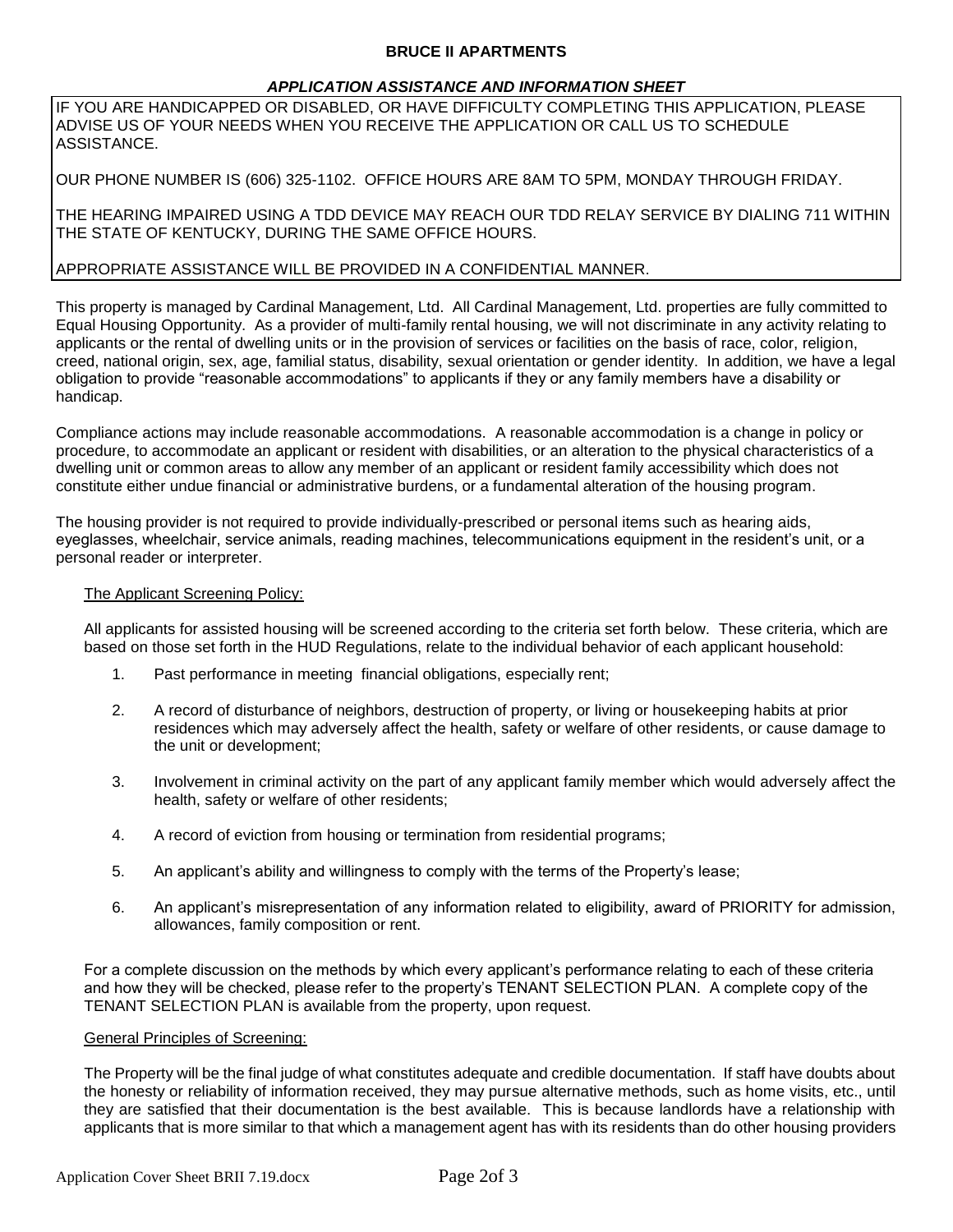such as friends, relatives, shelters or institutions. Also, landlords are more likely to use leases that are comparable to assisted housing leases than are other housing providers.

Screening staff should be prepared to explain to landlords and other housing providers what the obligations of assisted housing tenancy entail, to help these verification sources provide informed references about applicant's future ability to comply with lease requirements.

#### Processing the Screening Verification Forms:

Before executing screening verification forms, Property staff will check their former resident files to determine whether the applicant has previously lived at or been evicted from any Agent owned Property. They can also order a check of court records to determine whether the applicant has been evicted from other housing during the same period.

Once the appropriate verification form releases have been executed, the Property should mail out the forms. Telephone verifications may be employed to reduce processing time if the applicant provides accurate telephone information. Each applicant is required to sign *Landlord Verification Forms* to authorize release of the requested information.

- 1. If the landlord or housing provider verifications are not returned in a timely manner, the Property staff will attempt to contact the landlords or housing providers by telephone to encourage their cooperation.
- 2. When telephone verification is employed, Property staff should ask the questions from the appropriate verification form, should write the name of the individual interviewed, the date of the call, the exact responses to the questions, and should sign the form.

#### INSTRUCTIONS FOR COMPLETION OF APPLICATION TO RENTAL HOUSING FOR HEAD OF HOUSEHOLD

- PLEASE ANSWER ALL QUESTIONS TRUTHFULLY. WE WILL VERIFY YOUR ANSWERS. ANY MISREPRESENTATION OF INFORMATION RELATED TO ELIGIBILITY, PRIORITY FOR ADMISSION, ALLOWANCES, RENT, FAMILY COMPOSITION, OR PRIOR TENANT HISTORY IS GROUNDS FOR REJECTION.
- ANSWERING QUESTIONS PERTAINING TO HANDICAP OR DISABILITY ARE OPTIONAL. HOWEVER, WITHOUT THIS INFORMATION WE MAY NOT BE ABLE TO (1) DETERMINE YOUR ELIGIBILITY OR NEED FOR SPECIAL HOUSING FEATURES; OR (2) CALCULATE YOUR RENT CORRECTLY. FAMILIES WITH HANDICAPPED OR DISABLED MEMBERS MAY BE ENTITLED TO CERTAIN DEDUCTIONS FROM INCOME THAT EFFECT RENT.

IF YOU ANSWER THESE QUESTIONS WE WILL NEED TO VERIFY THAT YOU OR A FAMILY MEMBER IS HANDICAPPED OR DISABLED. WE DO NOT NEED TO KNOW THE NATURE, EXTENT, OR CURRENT CONDITION OF THE HANDICAP OR DISABILITY. WE WILL NEED TO KNOW THAT YOU MEET THE FEDERAL DEFINITIONS THAT APPLY TO THESE TERMS AND THAT YOU CAN ABIDE BY THE TERMS OF OUR LEASE.

- INFORMATION YOU PROVIDE ON HANDICAP OR DISABILITY STATUS WILL BE TREATED AS CONFIDENTIAL BY MANAGEMENT. IN ACCORDANCE WITH PROGRAM REGULATIONS, INFORMATION MAY BE RELEASED TO APPROPRIATE FEDERAL, STATE OR LOCAL AGENCIES.
	- 1. Complete all sections. Do not leave any section blank, even those which do not apply to you. For instance, if a section asks for a drivers license and you do not have a drivers license, you may enter "none" or "N/A" (not applicable).
	- 2. As head of household, you will complete this application form. Each additional adult who will live in the apartment must sign this application, and the consent to the release of information forms, necessary to qualify the eligibility of the household.
	- 3. It is important that all information on this form and all other required forms be complete and correct. False, incomplete, or misleading information will cause your household's application to be rejected.
	- 4. As long as your application is on file with us, it is your responsibility to contact us whenever your address, telephone number, income situation, or family size changes.
	- 5. After we accept your application, we will make a preliminary determination of eligibility. If your household appears to be eligible for housing, your application will be further processed and if determined eligible, later placed on a waiting list. This does not guarantee that your household will be offered an apartment. If after complete processing, it is established that your household is not actually eligible or not actually qualified for housing, your application will be rejected. We will process your application according to our standard procedures.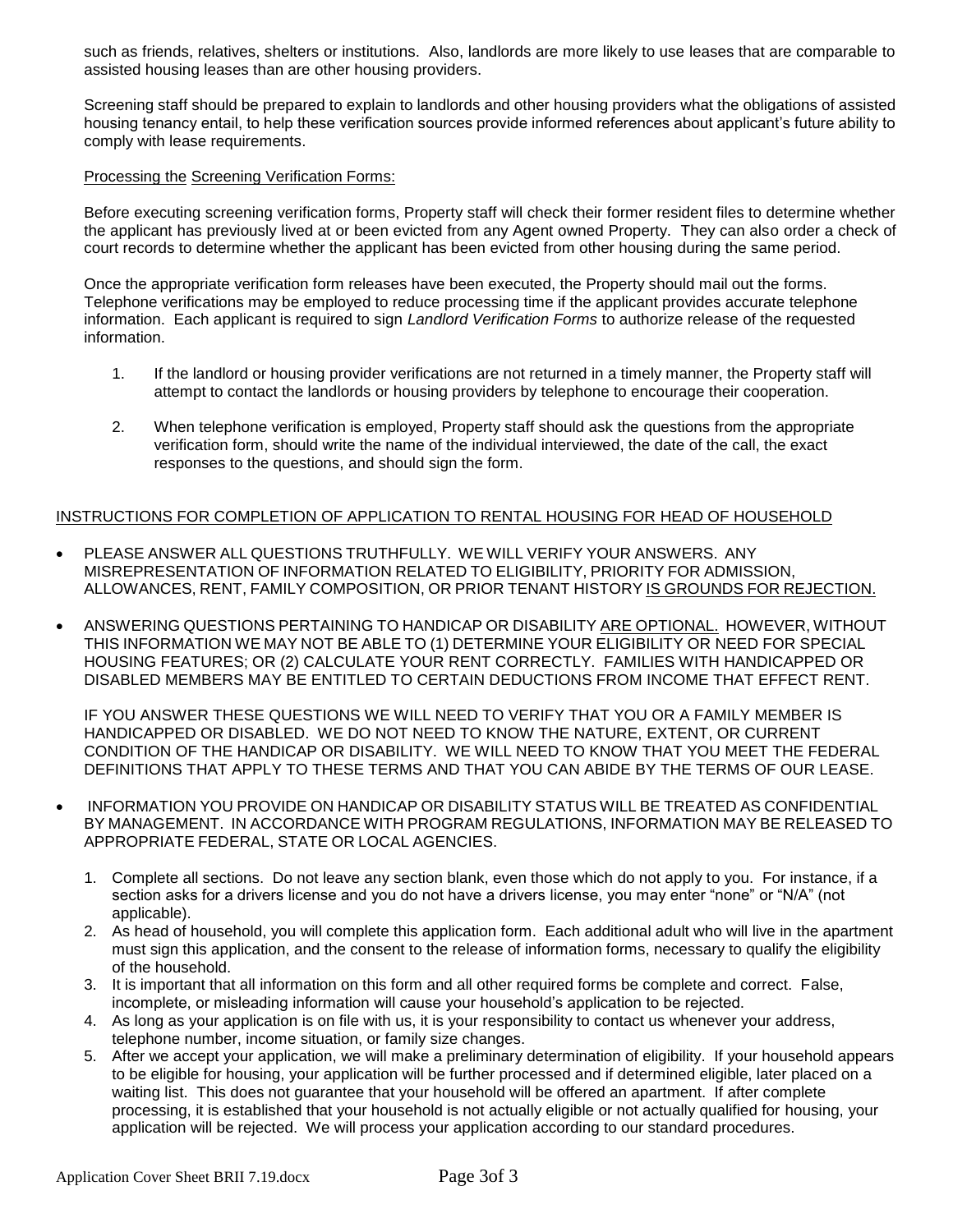Date:

| <b>Property Name:</b>     | <b>Bruce II Apartments</b>                     | Telephone:                | 606-325-1102             |    |  |  |
|---------------------------|------------------------------------------------|---------------------------|--------------------------|----|--|--|
| Address:                  | 1709 Clements Dr.                              | Fax:                      | 606-325-7265             |    |  |  |
| Address 2:                | Ashland, KY 41101                              | TTD/TTY:                  | 711 National Voice Relay |    |  |  |
| Property Web Site         | n/a                                            | Email                     | bruceapts@msn.com        |    |  |  |
|                           | (Please return this form to the above address) |                           |                          |    |  |  |
| For Office Use Only:      |                                                |                           |                          |    |  |  |
| Date application received |                                                | Time application received |                          | Bv |  |  |

**UNIT SIZE/FEATURES:** The owner/agent will take your unit preferences/requirements in to consideration. The owner/agents occupancy standards indicate a minimum of one person per bedroom and maximum of two people per bedroom. Please indicate unit size preferences below. Please indicate any necessary special features below and if selected complete the special needs questionnaire attachment.

|                | <u> 88981 - 88981 - 88</u>      |
|----------------|---------------------------------|
| 1 Bedroom Unit | <b>Mobility Accessible Unit</b> |
|                | Special features: Pleas         |
|                |                                 |

### **Unit Size Special Features**

| iecial Fealuites                     |
|--------------------------------------|
| Mobility Accessible Unit             |
| Special features: Please list below: |
|                                      |

**PREFERENCES:** The owner/agent places household in units based on the date and time the completed application is received and the household's eligibility for preference. Please indicate if you qualify for any of the preferences indicated below.

Do you believe you qualify for a preference because you have been displaced by government action or presidentially declared disaster? YES\_\_\_\_\_\_\_ NO\_\_\_\_\_\_\_\_ If yes, explain \_\_

I currently live on this property and am requesting a new unit  $\Box$  Yes  $\Box$  No

| Applicant Name                                                   |                                                                                                                                                                                                                                                                                                                                                 |
|------------------------------------------------------------------|-------------------------------------------------------------------------------------------------------------------------------------------------------------------------------------------------------------------------------------------------------------------------------------------------------------------------------------------------|
| <b>Preferred Name</b>                                            |                                                                                                                                                                                                                                                                                                                                                 |
| How did you hear about us?                                       |                                                                                                                                                                                                                                                                                                                                                 |
| Gender                                                           | Female $\Box$<br>Prefer not to disclose<br>Male                                                                                                                                                                                                                                                                                                 |
| <b>Citizenship Status</b>                                        | <b>United States Citizen</b><br>Eligible Non-Citizen<br>Ineligible Non-Citizen                                                                                                                                                                                                                                                                  |
| What is your relationship<br>to the Head of<br>household?        | Head of Household $\Box$ *Co-head $\Box$ *Spouse $\Box$ Child $\Box$ Other adult<br>Foster adult/child<br>Live-in Aide (live in aides complete a different application and must be approved before move in)<br>None of the Above<br>*You may indicate one co-head or one spouse but not both. You are not required to have a co-head or spouse. |
| <b>Current Address</b>                                           |                                                                                                                                                                                                                                                                                                                                                 |
| Address Line 2                                                   |                                                                                                                                                                                                                                                                                                                                                 |
| City, State, Zip                                                 |                                                                                                                                                                                                                                                                                                                                                 |
| Previous Address (if less<br>than 2 years at current<br>address) |                                                                                                                                                                                                                                                                                                                                                 |

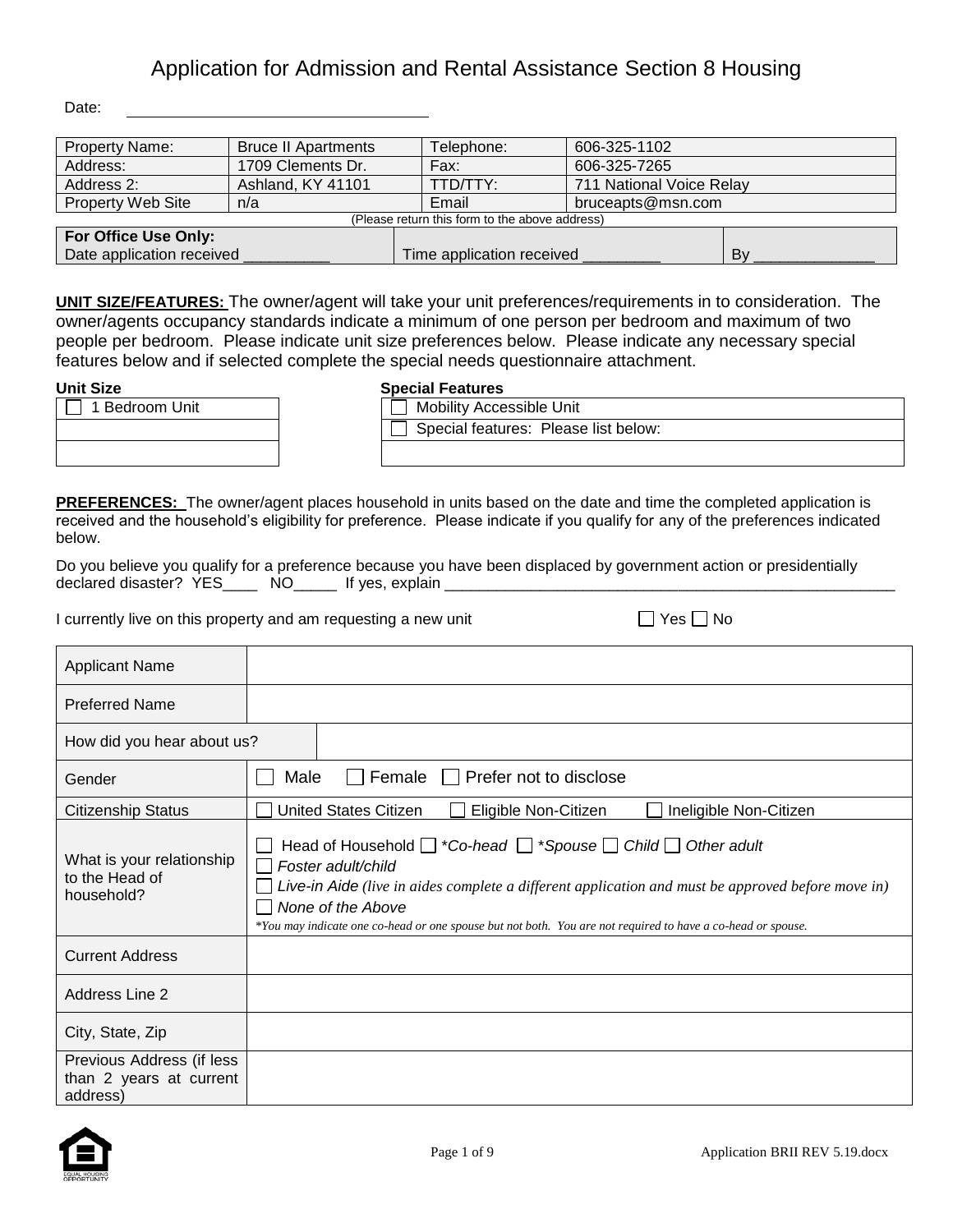| Home Phone                                                                                                                                                                            |  |  |                                                                                                                                                                                                                                                                      |  |           |               |             |
|---------------------------------------------------------------------------------------------------------------------------------------------------------------------------------------|--|--|----------------------------------------------------------------------------------------------------------------------------------------------------------------------------------------------------------------------------------------------------------------------|--|-----------|---------------|-------------|
| <b>Cell Phone</b>                                                                                                                                                                     |  |  |                                                                                                                                                                                                                                                                      |  |           |               |             |
| Email address                                                                                                                                                                         |  |  |                                                                                                                                                                                                                                                                      |  |           |               |             |
| <b>Work Phone</b>                                                                                                                                                                     |  |  |                                                                                                                                                                                                                                                                      |  |           |               |             |
| Emergency/Alternate Contact Name and<br><b>Phone Number</b>                                                                                                                           |  |  |                                                                                                                                                                                                                                                                      |  |           |               |             |
| May we contact you at work?                                                                                                                                                           |  |  |                                                                                                                                                                                                                                                                      |  |           | $\Box$ Yes    | ∣ ∣ No      |
| Date of Birth                                                                                                                                                                         |  |  |                                                                                                                                                                                                                                                                      |  |           |               |             |
| <b>Social Security Number</b>                                                                                                                                                         |  |  |                                                                                                                                                                                                                                                                      |  |           |               |             |
|                                                                                                                                                                                       |  |  | If you have no Social Security Number, you claim you are exempt because<br>You are an ineligible non-citizen $\Box$ You were 62 as of 1/31/10 and receiving HUD housing assistance as of 1/31/10                                                                     |  |           |               |             |
| Are you currently receiving housing assistance from HUD or a PHA?                                                                                                                     |  |  |                                                                                                                                                                                                                                                                      |  |           | Yes           | $\Box$ No   |
|                                                                                                                                                                                       |  |  | Have you ever lived at Hillcrest, Bruce, Gla Low or Unity Square Apartments?                                                                                                                                                                                         |  |           | Yes           | $\sqcap$ No |
|                                                                                                                                                                                       |  |  | If yes, which complex? _________________; Apt. #_______; Lessee name _____                                                                                                                                                                                           |  |           |               |             |
|                                                                                                                                                                                       |  |  | Have you recently <i>applied</i> for an apartment at Hillcrest, Bruce, Gla Low or Unity Square Apartments?                                                                                                                                                           |  |           | Yes           | ∣ ∣No       |
| If yes, which complex?                                                                                                                                                                |  |  |                                                                                                                                                                                                                                                                      |  |           |               |             |
| Are you a student enrolled in an institute of higher education?                                                                                                                       |  |  |                                                                                                                                                                                                                                                                      |  |           | Yes           | No          |
| If yes, name of school:                                                                                                                                                               |  |  |                                                                                                                                                                                                                                                                      |  | Full-time |               | Part-time   |
| Have you ever used a different name from the name listed above?                                                                                                                       |  |  |                                                                                                                                                                                                                                                                      |  | Yes       | No            |             |
| If yes, please list names used<br>and dates when used                                                                                                                                 |  |  |                                                                                                                                                                                                                                                                      |  |           |               |             |
| Have you ever been convicted of a crime?                                                                                                                                              |  |  |                                                                                                                                                                                                                                                                      |  |           | Yes           | No.         |
| you have been convicted of both.                                                                                                                                                      |  |  | If yes, indicated if the conviction(s) was a felony, misdemeanor or check both boxes if                                                                                                                                                                              |  | Felony    |               | Misdemeanor |
| other sex offender registry?                                                                                                                                                          |  |  | Are you or is any member of the household required to register with any state lifetime sex offender or                                                                                                                                                               |  |           | Yes           | $\Box$ No   |
|                                                                                                                                                                                       |  |  | Have you ever been evicted from a federally funded housing program for a lease violation including                                                                                                                                                                   |  |           | $\square$ Yes | $\Box$ No   |
| drug use or failure to report a crime?<br>If yes, when                                                                                                                                |  |  |                                                                                                                                                                                                                                                                      |  |           |               |             |
|                                                                                                                                                                                       |  |  |                                                                                                                                                                                                                                                                      |  |           |               |             |
| list will result in the rejection of the application.                                                                                                                                 |  |  | Please indicate each state where you have lived: This disclosure is mandatory under HUD rules and criminal screening will be<br>reviewed in each state listed and via national criminal screening/sex offender databases. Failure to provide a complete and accurate |  |           |               |             |
|                                                                                                                                                                                       |  |  | $\Box$ AL $\Box$ AK $\Box$ AZ $\Box$ AR $\Box$ CA $\Box$ CO $\Box$ CT $\Box$ DE $\Box$ FL $\Box$ GA $\Box$ HI $\Box$ ID $\Box$ IL $\Box$ IN $\Box$ IA                                                                                                                |  |           |               |             |
| $\square$ KS $\square$ KY $\square$ LA $\square$ ME $\square$ MD $\square$ MA $\square$ MI $\square$ MN $\square$ MS $\square$ MO $\square$ MT $\square$ NE $\square$ NV $\square$ NH |  |  |                                                                                                                                                                                                                                                                      |  |           |               |             |
| $\Box$ VT $\Box$ VA $\Box$ WA $\Box$ WV $\Box$ WI $\Box$ WY $\Box$ Washington D.C                                                                                                     |  |  | $\square$ ni $\square$ nm $\square$ ny $\square$ nc $\square$ nd $\square$ oh $\square$ ok $\square$ or $\square$ PA $\square$ RI $\square$ SC $\square$ SD $\square$ TN $\square$ TX $\square$ UT                                                                   |  |           |               |             |



 $\mathbf{r}$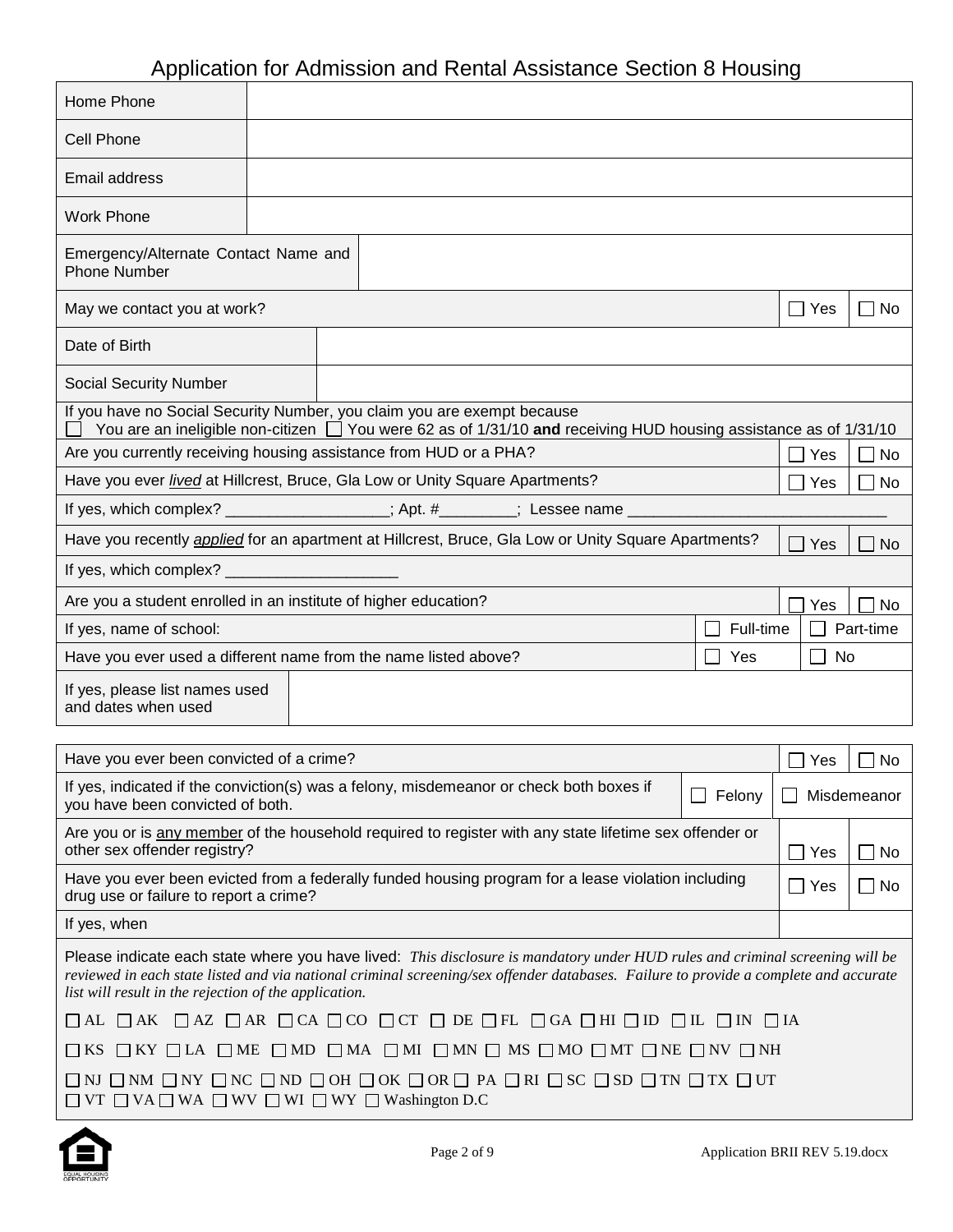### **HOUSEHOLD COMPOSITION AND CHARACTERISTICS**:

|                                                                                                                                                                                                                                                                                                     | If you are the Head of Household (HOH), please complete this section which provides information about OTHER<br>household members. Make a copy of this page if more than four people will live in the unit. This application must                                                                                                                           |        |               |                    |             |  |
|-----------------------------------------------------------------------------------------------------------------------------------------------------------------------------------------------------------------------------------------------------------------------------------------------------|------------------------------------------------------------------------------------------------------------------------------------------------------------------------------------------------------------------------------------------------------------------------------------------------------------------------------------------------------------|--------|---------------|--------------------|-------------|--|
|                                                                                                                                                                                                                                                                                                     | include information about everyone who will live in the unit. If you are not the HOH, please skip to questions about income and                                                                                                                                                                                                                            |        |               |                    |             |  |
| assets.                                                                                                                                                                                                                                                                                             | Will anyone else live in the unit with you? (If yes, please complete the following and note that all adults<br>must complete their own application. If no, please skip to the next section.)                                                                                                                                                               |        |               | $\Box$ Yes         | $\sqcap$ No |  |
| How many people will live in the unit?                                                                                                                                                                                                                                                              |                                                                                                                                                                                                                                                                                                                                                            | Adults | <b>Minors</b> |                    |             |  |
|                                                                                                                                                                                                                                                                                                     |                                                                                                                                                                                                                                                                                                                                                            |        |               |                    |             |  |
| <b>ADDITIONAL HOUSEHOLD MEMBER'S FULL NAME</b>                                                                                                                                                                                                                                                      |                                                                                                                                                                                                                                                                                                                                                            |        |               |                    |             |  |
| Name                                                                                                                                                                                                                                                                                                |                                                                                                                                                                                                                                                                                                                                                            |        |               |                    |             |  |
| What is your relationship<br>to the Head of household?                                                                                                                                                                                                                                              | Head of Household $\Box$ *Co-head $\Box$ *Spouse $\Box$ Child $\Box$ Other adult<br>Foster adult/child $\Box$ Live-in Aide $\Box$ None of the Above<br>(live in aides complete a different application and must be approved before move in)<br>*You may indicate one co-head or one spouse but not both. You are not required to have a co-head or spouse. |        |               |                    |             |  |
|                                                                                                                                                                                                                                                                                                     | Have you ever used a different name from the name listed above?                                                                                                                                                                                                                                                                                            |        | Yes           |                    | No          |  |
| If yes, please list names used<br>and dates when used                                                                                                                                                                                                                                               |                                                                                                                                                                                                                                                                                                                                                            |        |               |                    |             |  |
| <b>SSN</b>                                                                                                                                                                                                                                                                                          | Date of Birth                                                                                                                                                                                                                                                                                                                                              |        |               |                    |             |  |
| Please indicate each state where this person has lived                                                                                                                                                                                                                                              |                                                                                                                                                                                                                                                                                                                                                            |        |               |                    |             |  |
| $\overline{\phantom{a}}$ AL                                                                                                                                                                                                                                                                         | $\Box$ AK $\Box$ AZ $\Box$ AR $\Box$ CA $\Box$ CO $\Box$ CT $\Box$ DE $\Box$ FL $\Box$ GA $\Box$ HI $\Box$ ID $\Box$ IL $\Box$ IN $\Box$ IA                                                                                                                                                                                                                |        |               |                    |             |  |
| <b>KS</b>                                                                                                                                                                                                                                                                                           | $\Box$ KY $\Box$ LA $\Box$ ME $\Box$ MD $\Box$ MA $\Box$ MI $\Box$ MN $\Box$ MS $\Box$ MO $\Box$ MT $\Box$ NE $\Box$ NV $\Box$ NH                                                                                                                                                                                                                          |        |               |                    |             |  |
|                                                                                                                                                                                                                                                                                                     | NJ $\Box$ NM $\Box$ NY $\Box$ NC $\Box$ ND $\Box$ OH $\Box$ OK $\Box$ OR $\Box$ PA $\Box$ RI $\Box$ SC $\Box$ SD $\Box$ TN $\Box$ TX $\Box$ UT                                                                                                                                                                                                             |        |               |                    |             |  |
|                                                                                                                                                                                                                                                                                                     | VT $\Box$ VA $\Box$ WA $\Box$ WV $\Box$ WI $\Box$ WY $\Box$ Washington D.C.                                                                                                                                                                                                                                                                                |        |               |                    |             |  |
|                                                                                                                                                                                                                                                                                                     |                                                                                                                                                                                                                                                                                                                                                            |        |               |                    |             |  |
| <b>ADDITIONAL HOUSEHOLD MEMBER'S FULL NAME</b>                                                                                                                                                                                                                                                      |                                                                                                                                                                                                                                                                                                                                                            |        |               |                    |             |  |
| Name                                                                                                                                                                                                                                                                                                |                                                                                                                                                                                                                                                                                                                                                            |        |               |                    |             |  |
| What is your relationship                                                                                                                                                                                                                                                                           | Head of Household $\Box$ *Co-head $\Box$ *Spouse $\Box$ Child $\Box$ Other adult<br>$\Box$                                                                                                                                                                                                                                                                 |        |               |                    |             |  |
| to the Head of household?<br>Foster adult/child $\Box$ Live-in Aide $\Box$ None of the Above<br>(live in aides complete a different application and must be approved before move in)<br>*You may indicate one co-head or one spouse but not both. You are not required to have a co-head or spouse. |                                                                                                                                                                                                                                                                                                                                                            |        |               |                    |             |  |
|                                                                                                                                                                                                                                                                                                     | Have you ever used a different name from the name listed above?                                                                                                                                                                                                                                                                                            |        | Yes           |                    | No          |  |
| If yes, please list names used<br>and dates when used                                                                                                                                                                                                                                               |                                                                                                                                                                                                                                                                                                                                                            |        |               |                    |             |  |
| <b>SSN</b>                                                                                                                                                                                                                                                                                          | Date of Birth                                                                                                                                                                                                                                                                                                                                              |        |               |                    |             |  |
| Please indicate each state where this person has lived                                                                                                                                                                                                                                              |                                                                                                                                                                                                                                                                                                                                                            |        |               |                    |             |  |
| $\Box$ AK<br>$\mathsf{AL}$                                                                                                                                                                                                                                                                          | $\Box$ AZ $\Box$ AR $\Box$ CA $\Box$ CO $\Box$ CT $\Box$ DE $\Box$ FL $\Box$ GA $\Box$ HI $\Box$ ID $\Box$ IL $\Box$ IN                                                                                                                                                                                                                                    |        |               | $\vert$ $\vert$ IA |             |  |
|                                                                                                                                                                                                                                                                                                     | $\Box$ KY $\Box$ LA $\Box$ ME $\Box$ MD $\Box$ MA $\Box$ MI $\Box$ MN $\Box$ MS $\Box$ MO $\Box$ MT $\Box$ NE $\Box$ NV $\Box$ NH                                                                                                                                                                                                                          |        |               |                    |             |  |
|                                                                                                                                                                                                                                                                                                     | $\Box$ NM $\Box$ NY $\Box$ NC $\Box$ ND $\Box$ OH $\Box$ OK $\Box$ OR $\Box$ PA $\Box$ RI $\Box$ SC $\Box$ SD $\Box$ TN $\Box$ TX $\Box$ UT                                                                                                                                                                                                                |        |               |                    |             |  |
| $\Box$ VT $\Box$ VA $\Box$ WA $\Box$ WV $\Box$ WI $\Box$ WY $\Box$ Washington D.C.                                                                                                                                                                                                                  |                                                                                                                                                                                                                                                                                                                                                            |        |               |                    |             |  |

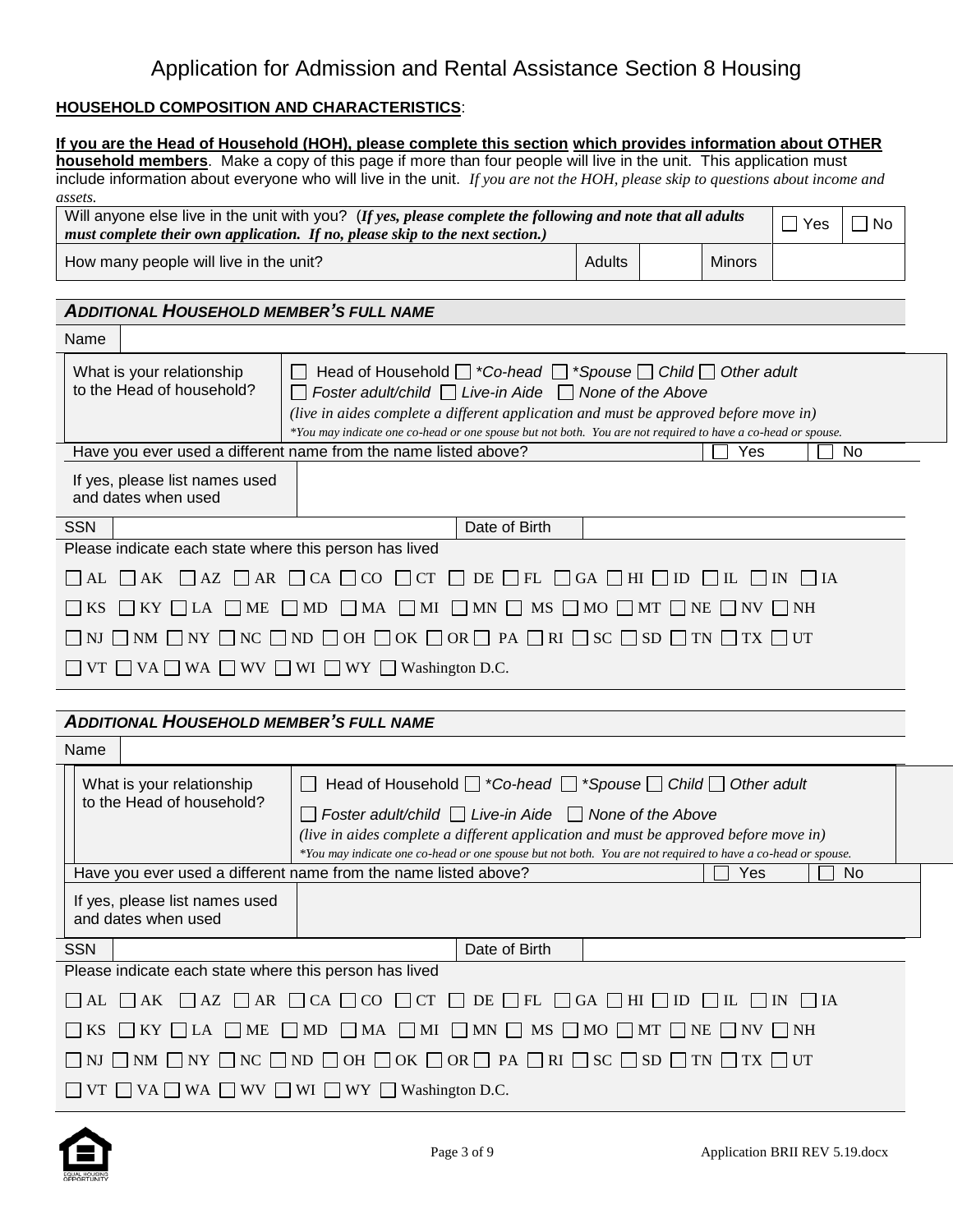# *HOUSEHOLD RENTAL HISTORY:*

| <b>Current Landlord Name</b>                                                                                                                                      |  |     |           |
|-------------------------------------------------------------------------------------------------------------------------------------------------------------------|--|-----|-----------|
| <b>Landlord Address</b>                                                                                                                                           |  |     |           |
| <b>Landlord Address</b>                                                                                                                                           |  |     |           |
| City, State, Zip                                                                                                                                                  |  |     |           |
| Contact Name (if known)                                                                                                                                           |  |     |           |
| <b>Phone Number</b>                                                                                                                                               |  |     |           |
| How long have you lived at this address                                                                                                                           |  |     |           |
| Reason for leaving                                                                                                                                                |  |     |           |
| Were you ever asked to allow or participate in extermination of pests other than regularly<br>scheduled pest control? (Includes roaches, bed bugs, rodents, etc.) |  | Yes | No        |
| Do you currently have any outstanding overdue balances owed to this landlord?                                                                                     |  | Yes | <b>No</b> |
| Have you given this landlord notice that you will be moving?                                                                                                      |  |     | No.       |
| Have you been evicted or is this landlord attempting to evict you or another person living with you?                                                              |  |     | No        |
| Have you ever been asked to sign a repayment agreement to return money to HUD?                                                                                    |  | Yes | No        |

| Previous Landlord #1                                                                                                                                              |  |     |              |
|-------------------------------------------------------------------------------------------------------------------------------------------------------------------|--|-----|--------------|
| Address                                                                                                                                                           |  |     |              |
| Address                                                                                                                                                           |  |     |              |
| City, State, Zip                                                                                                                                                  |  |     |              |
| Contact Name (if known)                                                                                                                                           |  |     |              |
| <b>Phone Number</b>                                                                                                                                               |  |     |              |
| How long did you live at this address                                                                                                                             |  |     |              |
| Reason for leaving                                                                                                                                                |  |     |              |
| Were you or any member of your household evicted from this property?                                                                                              |  | Yes | No.          |
| Were you ever asked to allow or participate in extermination of pests other than regularly<br>scheduled pest control? (Includes roaches, bed bugs, rodents, etc.) |  | Yes | No<br>$\sim$ |
| Did you owe the previous landlord any money when you left or do you currently have any<br>outstanding balances owed to this landlord?                             |  |     | No           |
| Have you ever been asked, by this landlord, to sign a repayment agreement to return money to<br>HUD?                                                              |  | Yes | No           |

| Previous Landlord #2                  |  |
|---------------------------------------|--|
| Address                               |  |
| Address                               |  |
| City, State, Zip                      |  |
| Contact Name (if known)               |  |
| <b>Phone Number</b>                   |  |
| How long did you live at this address |  |

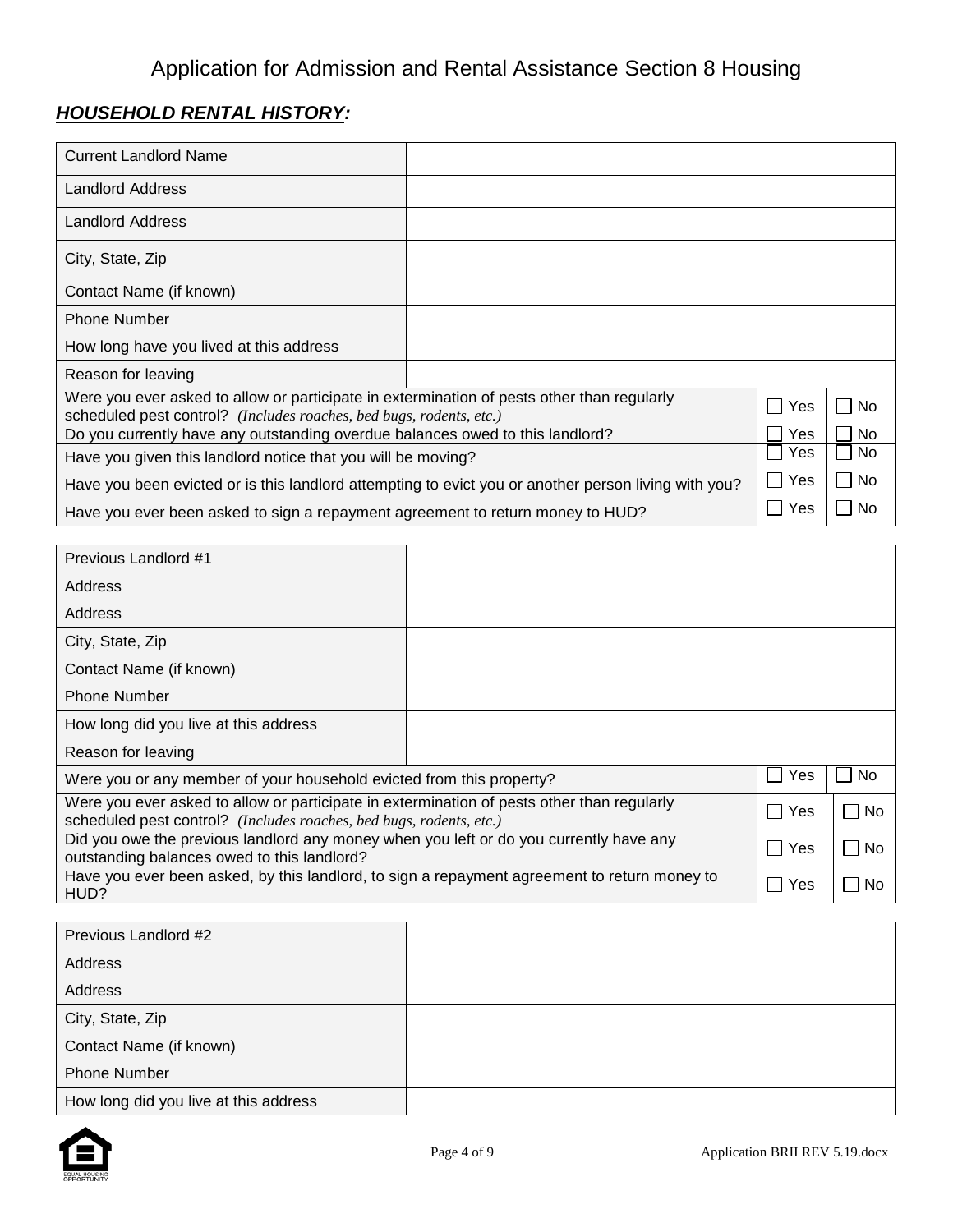| Reason for leaving                                                                                                                                                |            |      |     |
|-------------------------------------------------------------------------------------------------------------------------------------------------------------------|------------|------|-----|
| Were you or any member of your household evicted from this property?                                                                                              | <b>Yes</b> | No   |     |
| Were you ever asked to allow or participate in extermination of pests other than regularly<br>scheduled pest control? (Includes roaches, bed bugs, rodents, etc.) | Yes        | ∣ No |     |
| Did you owe the previous landlord any money when you left or do you currently have any<br>outstanding balances owed to this landlord?                             |            |      | No  |
| Have you ever been asked, by this landlord, to sign a repayment agreement to return money to<br>HUD?                                                              |            | Yes  | No. |

#### **INCOME INFORMATION: In order to determine eligibility and to ensure that your family receives the correct assistance, please provide the following information:**

| <b>ARE YOU EMPLOYED?</b> |                                                                             |                  | $\overline{\phantom{a}}$<br>Yes | <b>No</b> |
|--------------------------|-----------------------------------------------------------------------------|------------------|---------------------------------|-----------|
|                          | If yes, please provide the name and address of your present employer below. |                  |                                 |           |
| Employer #1              |                                                                             |                  |                                 |           |
| Address                  |                                                                             |                  |                                 |           |
| Address 2                |                                                                             |                  |                                 |           |
| City, State, Zip         |                                                                             |                  |                                 |           |
| Phone                    |                                                                             |                  |                                 |           |
|                          | How much employment income do you receive?                                  | \$<br>How often? |                                 |           |

| DO YOU OR ANOTHER ADULT HOUSEHOLD MEMBER HAVE ANY ADDITIONAL EMPLOYMENT? | Yes                                        | $\Box$ No        |  |  |
|--------------------------------------------------------------------------|--------------------------------------------|------------------|--|--|
| <b>Household Member Name:</b>                                            |                                            |                  |  |  |
| Employer #2                                                              |                                            |                  |  |  |
| Address                                                                  |                                            |                  |  |  |
| Address 2                                                                |                                            |                  |  |  |
| City, State, Zip                                                         |                                            |                  |  |  |
| Phone                                                                    |                                            |                  |  |  |
|                                                                          | How much employment income do you receive? | \$<br>How often? |  |  |

| Does the household currently have more employers than listed above? $\Box$ Yes $\Box$ No |  |
|------------------------------------------------------------------------------------------|--|
| If yes, please provide additional employment information on a separate sheet.            |  |

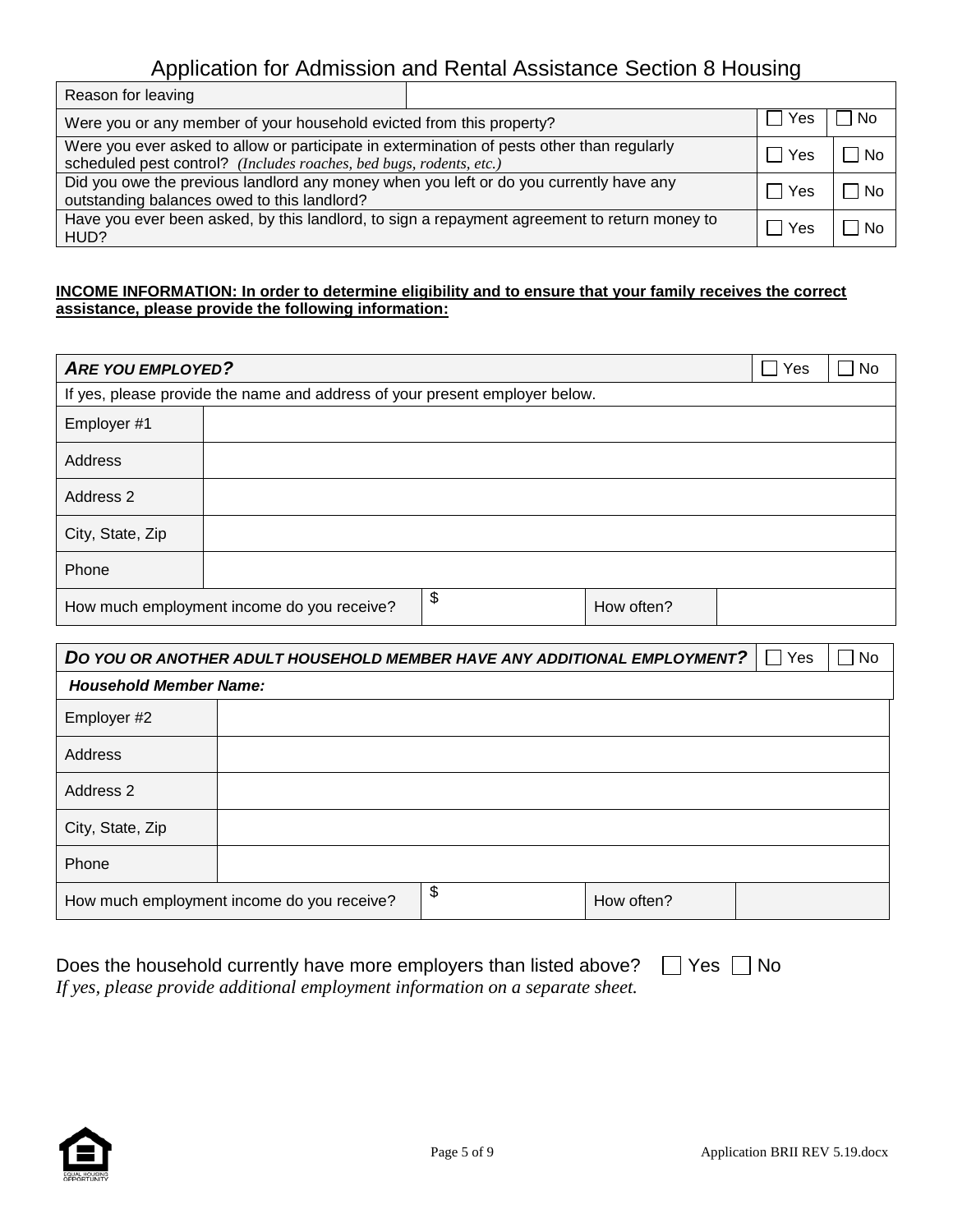## *THE OWNER/AGENT WILL NOT PROCESS THE APPLICATION IF THESE FIELDS ARE NOT COMPLETE.*

| PLEASE WRITE IN 0.00, NA OR NONE IF YOU WILL RECEIVE NO INCOME FROM THESE SOURCES.   |       |                       |                               |                          |              |
|--------------------------------------------------------------------------------------|-------|-----------------------|-------------------------------|--------------------------|--------------|
| HOW MUCH DO YOU RECEIVE MONTHLY?                                                     |       |                       |                               |                          |              |
| <b>Monthly Social Security?</b>                                                      | Check | <b>Direct Deposit</b> | Pre-paid Debit<br>Card        | \$                       |              |
| Monthly SSI?                                                                         | Check | <b>Direct Deposit</b> | Pre-paid Debit<br>Card        | \$                       |              |
| <b>Monthly Retirement Benefits?</b>                                                  | Check | <b>Direct Deposit</b> | Pre-paid Debit<br>Card        | \$                       |              |
| Monthly VA Benefits?                                                                 | Check | <b>Direct Deposit</b> | Pre-paid Debit<br>Card        | \$                       |              |
| <b>Monthly Unemployment Benefits?</b>                                                | Check | <b>Direct Deposit</b> | $\Box$ Pre-paid Debit<br>Card | \$                       |              |
| Monthly Public Assistance?                                                           | Check | <b>Direct Deposit</b> | Pre-paid Debit<br>Card        | \$                       |              |
| <b>Child Support?</b>                                                                | Check | <b>Direct Deposit</b> | Pre-paid Debit<br>Card        | $\overline{\mathcal{S}}$ |              |
| Are you entitled to Alimony?                                                         |       |                       |                               | $\Box$ Yes               | No<br>$\Box$ |
| <b>Monthly Alimony Amount</b>                                                        |       |                       |                               | \$                       |              |
| Income from a pension or annuity or other asset?                                     |       |                       |                               | \$                       |              |
| Regular contributions from organizations or from individuals not living in the unit? |       |                       |                               | \$                       |              |
| Periodic Payments from Long-Term Care Insurance, Disability or Death Benefits?       |       |                       |                               | \$                       |              |
| Contributions from family for rent, child care or other bills.                       |       |                       |                               | \$                       |              |
| Any lump sum amounts from delay of payments for SSI or VA Disability                 |       |                       |                               | \$                       |              |
| Do you receive financial aid for education assistance?                               |       |                       |                               | $\Box$ Yes               | No<br>r i    |
| Annual amount of education assistance.                                               |       |                       |                               | \$                       |              |
| Other?                                                                               |       |                       |                               | $\underline{\$}$         |              |
| Other?                                                                               |       |                       |                               | $\underline{\$}$         |              |
| Other?                                                                               |       |                       |                               | $\boldsymbol{\hat{z}}$   |              |

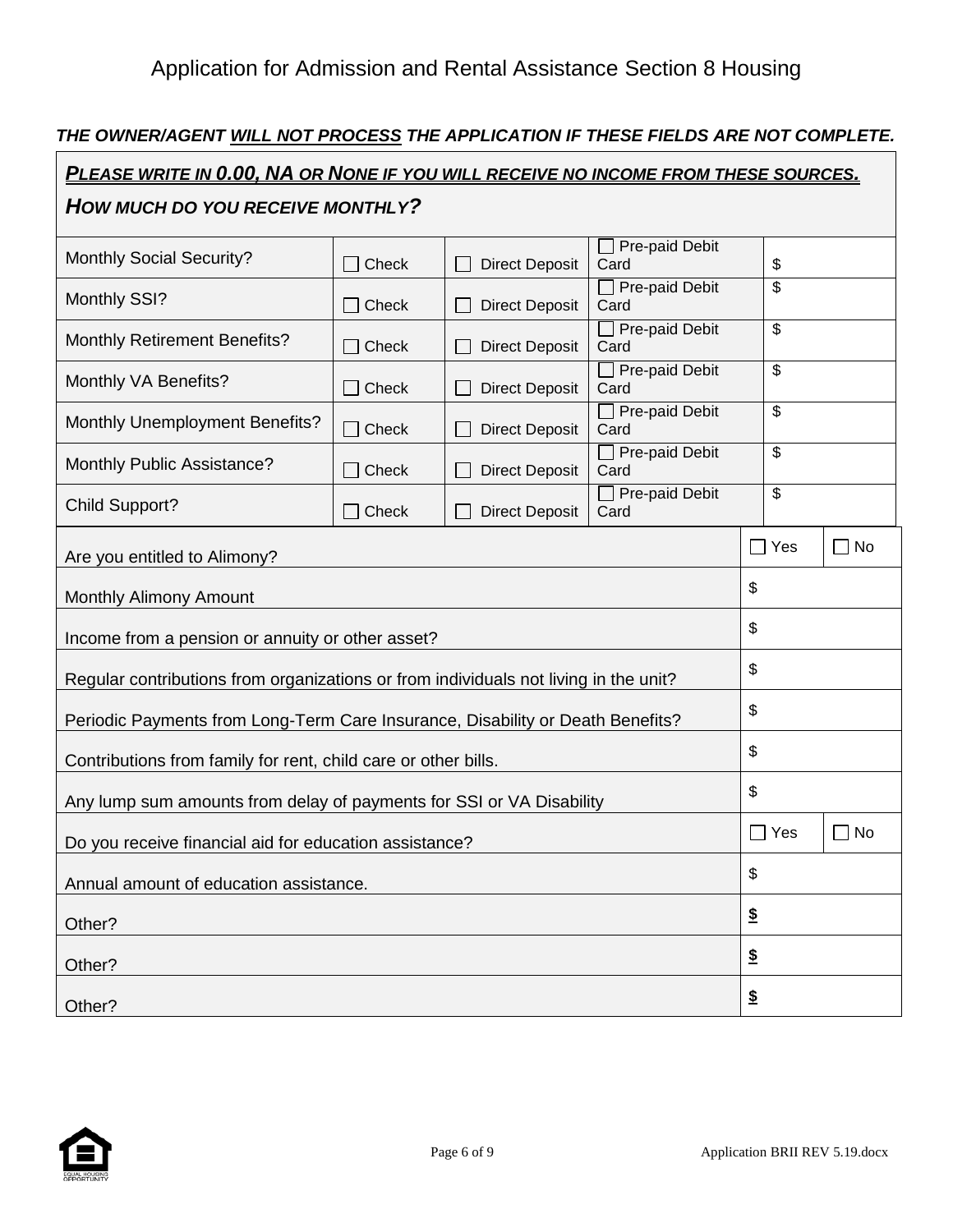**Child Care:** HUD allows you to deduct a certain amount of child care expense to allow a resident living in the unit to work, look for work or to go to school. Please indicate any child care expense for any child who is 12 years of age or younger. Expenses for children 13 or older are not allowed as part of the deduction unless the child is disabled and such expense is necessary to allow an adult household member to work. See Disability Assistance Expense below.

| Do you pay for Child Care for a minor 12 years of age or younger?          | Yes<br>No      |
|----------------------------------------------------------------------------|----------------|
| Enables someone to: $\Box$ Work $\Box$ Seek employment $\Box$ Go to school | $\frac{1}{2}$  |
| Enables someone to: $\Box$ Work $\Box$ Seek employment $\Box$ Go to school | $\frac{1}{2}$  |
| Enables someone to: $\Box$ Work $\Box$ Seek employment $\Box$ Go to school | $\mathfrak{S}$ |

**Disability Assistance Expense:** Families are entitled to a deduction for unreimbursed, anticipated costs for attendant care and "auxiliary apparatus" for each family member who is a person with disabilities, to the extent these expenses are reasonable and necessary to enable any adult to be employed. The deduction may not exceed the earned income received by the family member or members who are enabled to work by the attendant care or auxiliary apparatus.

| Do you pay for care or expenses for a disabled family member that allows any adult family<br>member to work?                                                                      |  | Yes | No   |
|-----------------------------------------------------------------------------------------------------------------------------------------------------------------------------------|--|-----|------|
| <b>Monthly Amount</b>                                                                                                                                                             |  |     |      |
| Name of Family Member who can work as a result of such an expense.                                                                                                                |  |     |      |
| Do you pay for equipment that allows any adult family member to work? e.g. costs to equip a<br>vehicle to make it accessible in order to allow a disabled member to drive to work |  | Yes | l No |
| Monthly Amount                                                                                                                                                                    |  |     |      |
| Name of Family Member who can work as a result of such an expense.                                                                                                                |  |     |      |

**Medical Expenses:** Households in which the **head-of-household, co-head of household or spouse are disabled or at least 62 years old** qualify for deductions based on out-of-pocket medical expenses. Please let us know if you or any members of your household have out-of-pocket expenses for the following:

| Health Insurance - 1- annual premium     |  |
|------------------------------------------|--|
| Health Insurance - 1 - annual deductible |  |

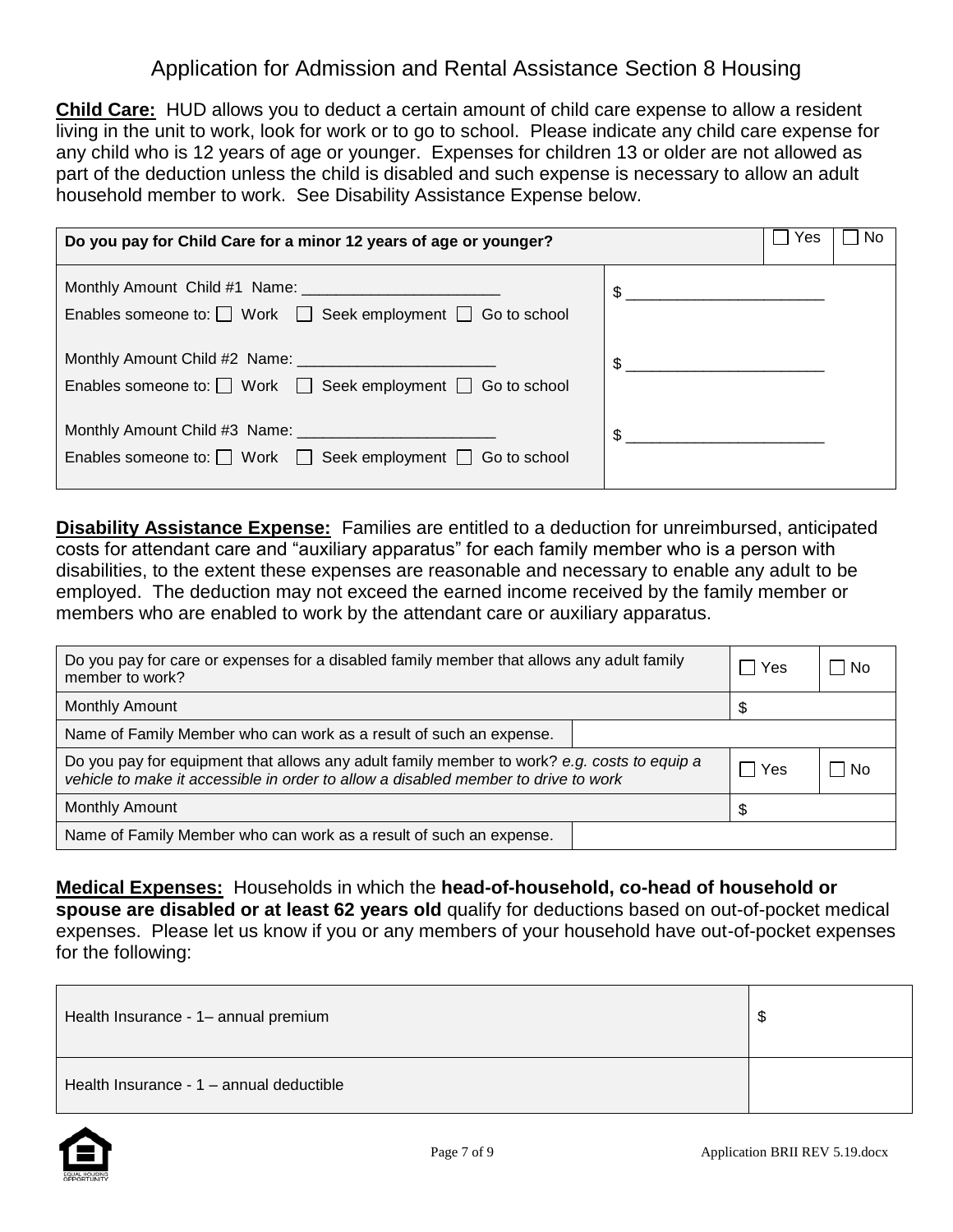| Health Insurance - 2 - annual premium                                                              | \$                    |           |
|----------------------------------------------------------------------------------------------------|-----------------------|-----------|
| Health Insurance - 2 - annual deductible                                                           | \$                    |           |
| Dr. visit/medical treatments - annual out-of-pocket expense                                        | \$                    |           |
| Prescription Drugs - annual out-of-pocket expense                                                  | \$                    |           |
| Do you have an HMO, a medical plan, or health insurance policy, which pays all or part of the cost | $\Box$ Yes            | <b>No</b> |
| of your medications?                                                                               |                       |           |
| If yes, please give the name of the HMO, plan, or insurance company.                               |                       |           |
|                                                                                                    |                       |           |
|                                                                                                    |                       |           |
|                                                                                                    |                       |           |
|                                                                                                    |                       |           |
|                                                                                                    |                       |           |
| If you must pay for the medicines yourself, are you later reimbursed all or part of the cost?      | Yes<br>$\blacksquare$ | No        |
| If yes, who reimburses you?                                                                        |                       |           |
|                                                                                                    |                       |           |
|                                                                                                    |                       |           |

| Over-the-counter medical expenses to treat a specific medical condition - annual out-of-pocket<br>expense (i.e. aspirin to treat a heart condition or calcium supplements to treat osteoporosis) | \$ |  |
|--------------------------------------------------------------------------------------------------------------------------------------------------------------------------------------------------|----|--|
| Personal use items annual out-of-pocket expense (i.e. glasses, incontinent supplies, hearing aids)                                                                                               | \$ |  |
| Mileage to and from medical appointments                                                                                                                                                         | \$ |  |
| Other                                                                                                                                                                                            | \$ |  |
| Other                                                                                                                                                                                            | \$ |  |
| Other                                                                                                                                                                                            | \$ |  |
| Are there any other medical expenses, which you pay, that we should consider when calculating your rent?                                                                                         |    |  |
| Other?                                                                                                                                                                                           | \$ |  |
| Other?<br>\$                                                                                                                                                                                     |    |  |
| Other?                                                                                                                                                                                           | \$ |  |
| Other?                                                                                                                                                                                           | S  |  |